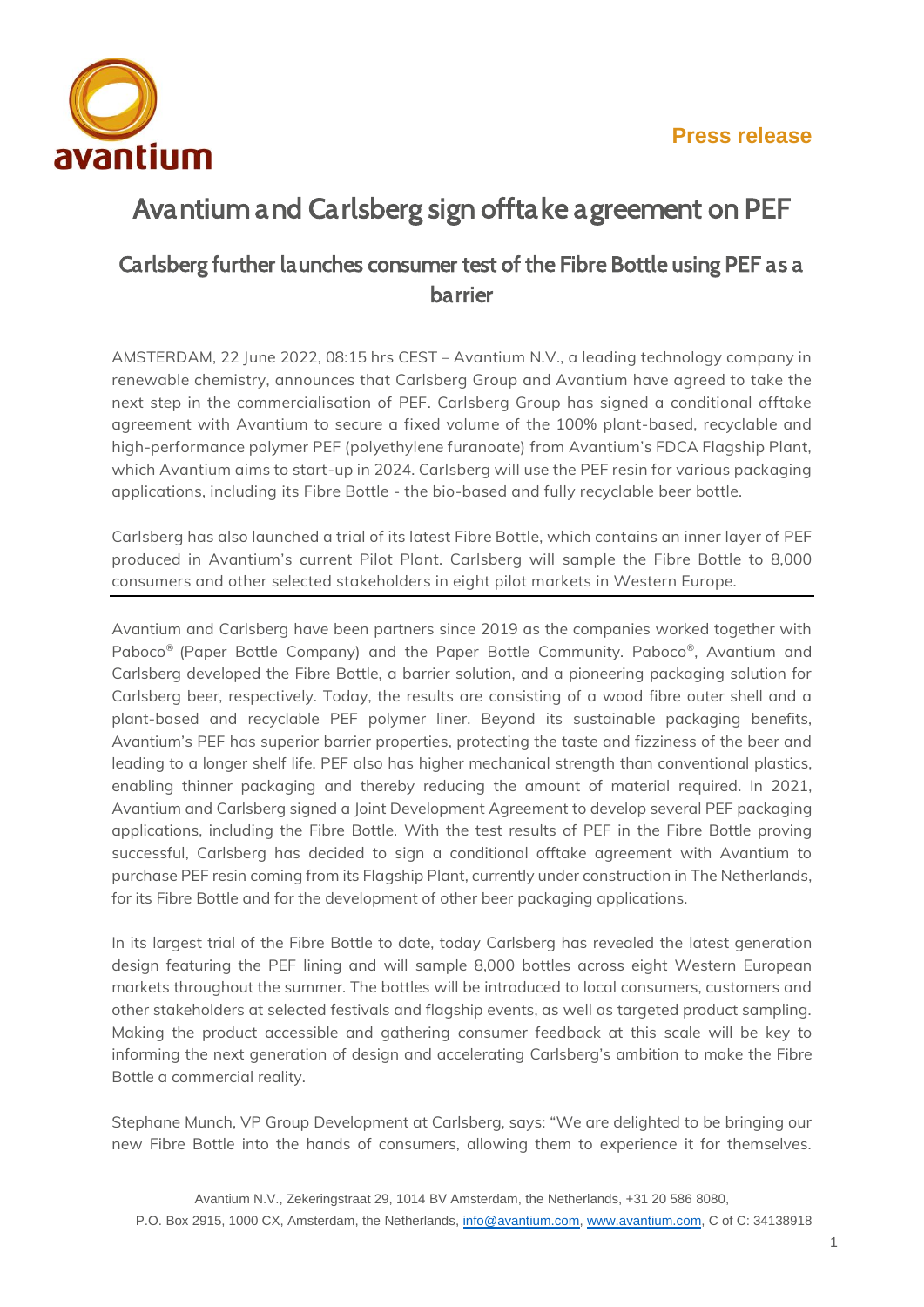## **Press release**



However, this pilot will serve a greater purpose in testing the production, performance, and recycling of this product at scale. Identifying and producing PEF, as a competent functional barrier for beer, has been one of our greatest challenges - so getting good test results, collaborating with suppliers and seeing the bottles being filled on the line is a great achievement!"

Tom van Aken, CEO of Avantium, says: "We are pleased to expand our partnership with Carlsberg. It is a truly exciting milestone that – for the very first time - consumers can now experience a PEFlined beer bottle. With business partners such as Carlsberg Group, Avantium can further scale and build the PEF value chain, meeting the growing global demand for circular and renewable material solutions. This is what the material transition is about: ensuring that consumers can get access to novel and sustainable products at scale."

The FDCA Flagship Plant is supported with a "PEFerence" Horizon 2020 grant awarded by Bio-based Industries Joint Undertaking (BBI JU) under the European Union's Horizon 2020 research and innovation programme under grant agreement No 744409

#### **About Carlsberg Group**

Established in 1847 by brewer J.C. Jacobsen, the Carlsberg Group is one of the leading brewery groups in the world, with a large portfolio of beer and other beverage brands. The Group's beer portfolio spans core beer brands, including local power brands and international premium brands, craft & speciality brands and alcohol-free brews. Other beverages encompass both alcoholic and non-alcoholic beverages such as ciders, soft drinks and energy drinks.

The Western Europe, Asia and Central & Eastern Europe regions provide an attractive exposure to mature and emerging markets. The Group has a number 1 or 2 position in more than 20 markets and around 70% of volumes are sold in these markets. But its products are sold globally, also reaching consumers through exports and licensing agreements.

Carlsberg has delivered strong results through execution of its strategy, its robust geographical footprint and brand portfolio, alongside well-executed initiatives to safeguard the Group's shortand long-term health.

The Group's purpose is brewing for a better today and tomorrow. Doing business responsibly and sustainably supports that purpose – and drives the efforts to deliver value for shareholders and society.

#### **About Avantium**

Avantium is a leading technology development company and a forerunner in renewable chemistry. Avantium develops novel technologies based on renewable carbon sources as an alternative to fossil-based chemicals and plastics. The company currently has three technologies at pilot and demonstration phase. The most advanced technology is the YXY® plant-to-plastics–technology that catalytically converts plant-based sugars into FDCA (furandicarboxylic acid), the key building block for the sustainable plastic PEF (polyethylene furanoate). Avantium has successfully demonstrated